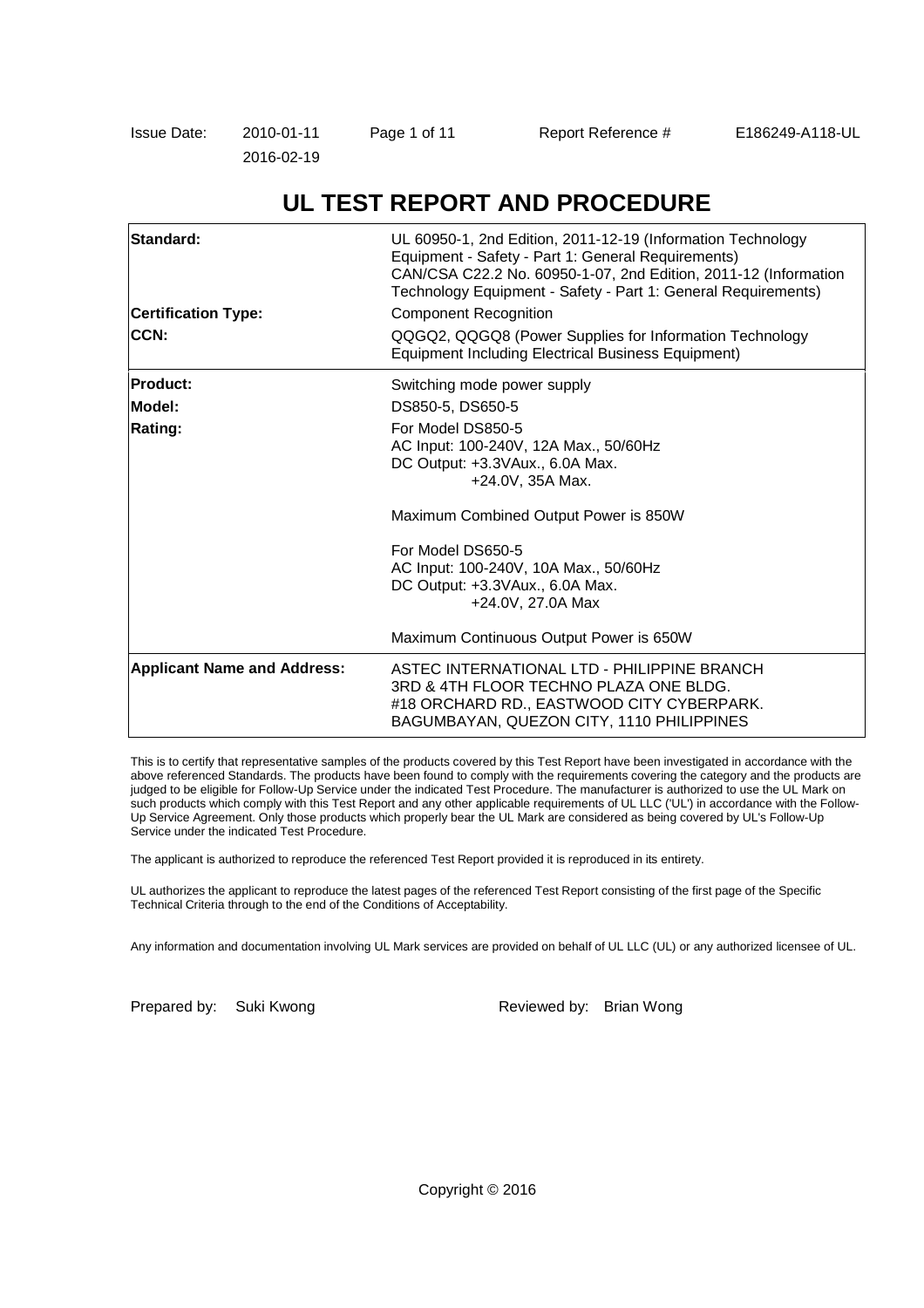| Issue Date: | 2010-01-11 | Page 2 of 11 |  |
|-------------|------------|--------------|--|
|             | 2016-02-19 |              |  |

#### Report Reference # E186249-A118-UL

### **Supporting Documentation**

The following documents located at the beginning of this Procedure supplement the requirements of this Test Report:

- A. Authorization The Authorization page may include additional Factory Identification Code markings.
- B. Generic Inspection Instructions
	- i. Part AC details important information which may be applicable to products covered by this Procedure. Products described in this Test Report must comply with any applicable items listed unless otherwise stated in the body of this Test Report.
	- ii. Part AE details any requirements which may be applicable to all products covered by this Procedure. Products described in this Test Report must comply with any applicable items listed unless otherwise stated in the body of each Test Report.
	- iii. Part AF details the requirements for the UL Certification Mark which is not controlled by the technical standard used to investigate these products. Products are permitted to bear only the Certification Mark(s) corresponding to the countries for which it is certified, as indicated in each Test Report.

#### **Product Description**

The equipment is switching mode power supply, intended for building in as a component used in information technology equipment which employing with isolating transformers. Reinforced insulation is provided between primary and secondary. Basic insulation is provided between primary and PE (Protective Earth).

#### **Model Differences**

Model DS650-5 is identical to model DS850-5 except for model designation, input and output power ratings.

## **Technical Considerations**

- Equipment mobility : for building-in
- Connection to the mains : pluggable A
- Operating condition : continuous
- Access location : to be considered in end system
- Over voltage category (OVC) : OVC II
- Mains supply tolerance (%) or absolute mains supply values : +10%, -10%
- Tested for IT power systems : No
- $\blacksquare$  IT testing, phase-phase voltage (V) : N/A
- Class of equipment : Class I (earthed)
- Considered current rating of protective device as part of the building installation (A) : See Cover Page for details
- Pollution degree (PD) : PD 2
- IP protection class : IP X0
- Altitude of operation (m) : 3048
- Altitude of test laboratory (m) : <500
- Mass of equipment (kg) : 1
- The product was submitted and evaluated for use at the maximum ambient temperature (Tma) permitted by the manufacturer's specification of: 50°C
- The means of connection to the mains supply is: Pluggable A
- The product is intended for use on the following power systems: TN